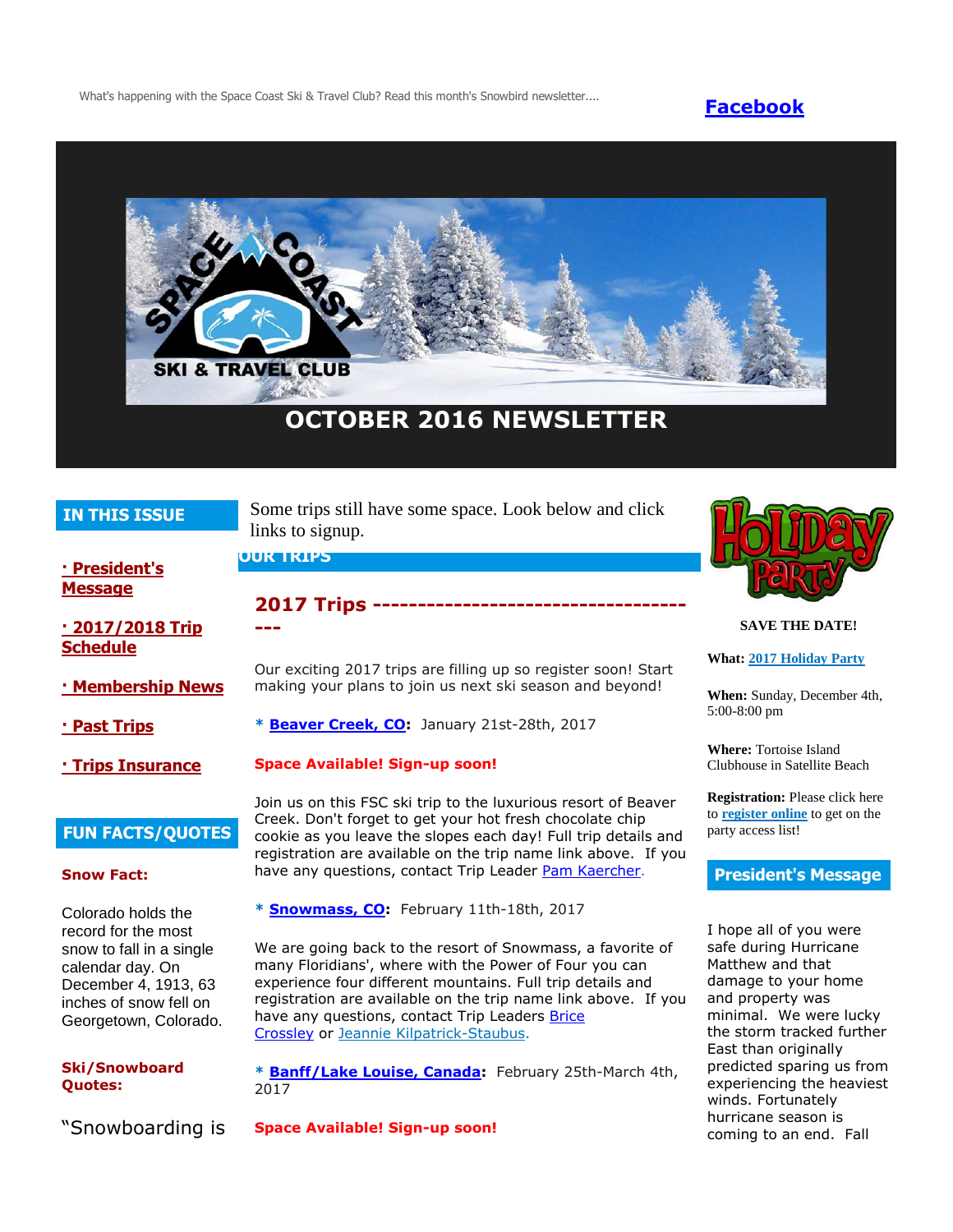an activity that is very popular with people who do not feel that regular skiing is lethal enough."

~Dave Barry

# **MEMBER INFO**

### **Membership News**

Don't forget that your membership will also provide reciprocity for any other Florida Ski Council trips (for only a \$1 fee to other club trip costs)!

Please consider getting involved as assistants are welcomed to help the Board with activities and trips. If you're interested in volunteering, see where your talents fit in and consider helping our club thrive!

# **[JOIN US](http://spacecoastskiclub.com/Join)**

Not a member yet? If you would like to become a member, simply click the JOIN US button above to complete the membership application online or to download the application.

Club membership fees are listed below:

**·** Individual Membership-\$30 annually

**·** Family Membership- \$50 annually Join us on a 2 for 1 FSC trip special going to 2 world class Fairmont ski resorts in the Canadian Rockies. Full trip details and registration are available on the trip name link above. If you have any questions, contact Trip Leader Debbie [Steininger.](mailto:dsteininger@cfl.rr.com)

**\* [Sun Valley, Idaho:](http://spacecoastskiclub.com/event-2280066)** March 4th-11th, 2017

# **Space Available! Sign-up soon!**

Join us on a winter adventure to the legendary ski resort of Sun Valley. Full trip details and registration are available on the trip name link above. If you have any questions, contact Trip Leader [Jeff Koss](mailto:kaoshome@earthlink.net)

**\* [Ski and Tour Japan:](http://spacecoastskiclub.com/event-2298339)** March 7th-18th, 2017

Join us as we partner with Orlando Ski Club for this fantastic FSC trip to Japan. Full trip details and registration are available on the trip name link above.

**\* [European River Cruise:](http://spacecoastskiclub.com/event-2229276)** May 8th-20th, 2017

# **Space Available! Sign-up soon!**

Join us as we cruise through Europe from Amsterdam to Basel. Full trip details and registration are available on the trip name link above. If you have any questions, contact Trip Leader [Pam Kaercher.](mailto:Pam@spacecoastskiclub.com)

**\* [African Safari to Tanzania:](http://spacecoastskiclub.com/event-2313660)** November 3rd-16th, 2017

We are going on a 14-day adventure covering five National Parks and the Island of Zanzibar. If you have any questions, contact Trip Leader [Jeff Koss](mailto:kaoshome@earthlink.net)

# **\* [Baltic Tour:](http://spacecoastskiclub.com/event-2364978)** August 29 - September 14, 2017 **Space Available! Sign-up soon!**

This 5 country excursion includes Lithuania, Latvia, Estonia, Finland and St. Petersburg, Russia. We will venture off the beaten path to places rich in history and culture all their own. Consider joining 34 Club members on an intimate experience to this part of Europe. If you have any questions, contact Trip Leaders [Carla Constantino](mailto:Carla@SpaceCoastSkiClub.com) and [Clair Quenzler.](mailto:clairqski@aol.com)

**Past Trips - Trip Reports -----------------------**

Interested in reading about our trips? Go to our **[Trip](http://spacecoastskiclub.com/PastTrips)  [Reports](http://spacecoastskiclub.com/PastTrips)** page to check them all out.

**\* China:** September 12-26th, 2016 Space Coast Ski And Travel went to China! Read about their adventure to Shanghai, Xian, a Yangtze River Cruise, Guilin, Hong Kong, and Beijing!

Trip Leaders [Carla Constantino](mailto:Carla@SpaceCoastSkiClub.com) and [Clair Quenzler.](mailto:clairqski@aol.com)

season is upon us, temperatures are cooling and we are approaching the holidays and then - - *ski season*!

We still have openings on all of our ski trips except Snowmass so check our website for details on Beaver Creek, CO; Banff/LakeLouise, Canada; Sun Valley, ID; and Japan. Come join the fun socializing with fellow club members in the snow-covered mountains and bring a friend.

Also, mark your calendar for our Holiday Party. Details and links are to the right. Once again we will sponsor two charities,Toys for Tots and the Brevard Sharing Center. We ask that you consider bringing a toy and some nonperishable food items to help out others. Oh – and please bring an appetizer, side dish or a homemade dessert. We will provide the wine, beer, turkey and ham.

Cheers, Cal

# **PHOTOS**

# **Trip and Event Photos**

We have photo albums of most of our past trips and events with hundreds of fantastic pictures! If you want to look through all of the great photos, simply click on to visit the **[Photos](http://spacecoastskiclub.com/Default.aspx?pageId=1628252)** page on our website. If you have great photos you'd like to add, contact our Webmaster Linda [O'Niell](mailto:lrod2127@gmail.com) and we will gladly add them to our online albums!